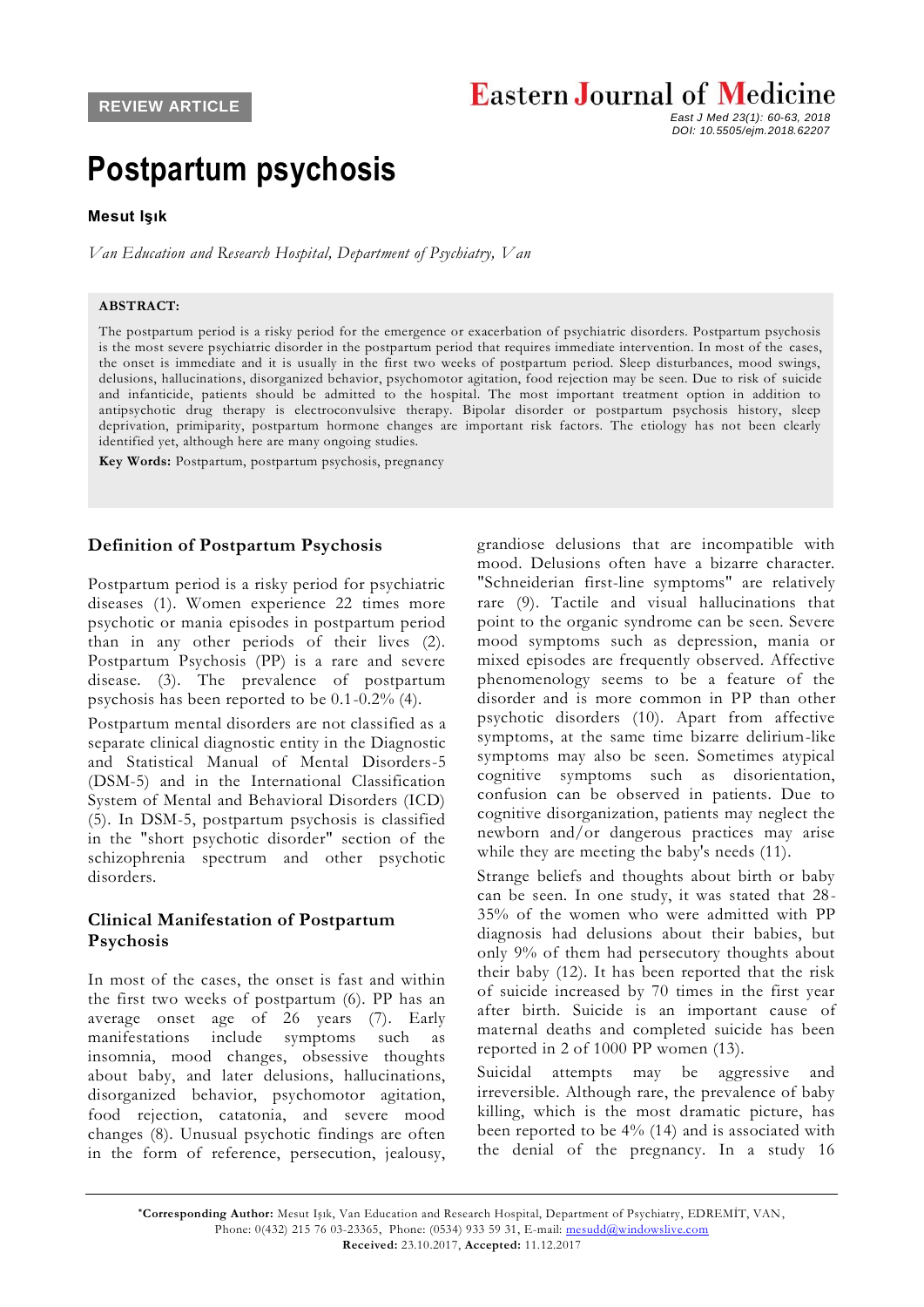infanticide cases were examined and it was reported that these mothers were affected by dissociative symptoms (15). These patients denied gravidity and birth pain; usually had dissociative hallucinations, short amnesia and depersonalization. For this reason, caution against suicidal or infanticidal thoughts is warranted and emergency measures and measures to ensure the safety of the patient should be taken.

# **Risk Factors and Etiology**

Clinical parameters such as primiparity (16,17), puerperal hormone changes (18), sleep deprivation (19), and complications such as increased environmental stress, perinatal death during delivery, congenital malformation (20) have been reported to be risk factors for PP. As a matter of fact, primiparity is always seen as an important variable in modeling risk factors. However, in a study of women who had had first birth without previous psychiatric admission, there was no significant effect of birth complications on PP risk (21).

Bipolar disorder or PP episode history are the most important risk factors for postpartum psychosis. In both cases, the risk of postpartum psychosis in the postpartum period was reported to be 25-50%. (22). The likelihood of developing bipolar disorder after a new onset postpartum affective psychosis is known to be 40-80% (23). Some studies have reported that 72-88% of patients with PP develop schizoaffective disorder or bipolar disorder, 12% of them develop schizophrenia (24,25).

Very little research has been done to determine the association of PP and hormones. After birth, a rapid decline in estrogen and progesterone levels occurs and this is thought to be caused by PP. (26). Estrogen plays a role in dopaminergic activity in the hypothalamus and it has been suggested that there is a relationship between the emergence of affective psychosis after birth and increased sensitivity of dopamine receptors (26). However, this finding was not found in other studies (27). Estrogen receptor or glucocorticoid receptor gene polymorphisms have not been associated with PP (28,29). Postpartum psychosis has been associated with thyroiditis and preeclampsia in studies on the relationship between PP and postnatal immunization (30,31). It has been reported that in 4% of PP patients, central nervous system autoantibodies have been identified (32) and tryptophan pathway abnormalities have been found (33). It is clear that

there is a need for further research to examine the etiology of PP.

## **Differential Diagnosis of Postpartum Psychosis**

PP is considered an urgent situation which requires a possible hospitalization. A detailed history, physical and neurological examination, laboratory studies, and brain imaging are needed to exclude organic cause of acute psychosis at initial evaluation (34).

The primary psychiatric diagnosis that should be considered in association with early onset PP is bipolar disorder. Elevation, dysphoria, emotional lability, confusion and sleep disturbance are seen in bipolar disorder with psychotic features and PP (35, 9). PP patients differ from major depression patients since they have cognitive problems, delusional thinking, disorganized behaviors. Women who had previously psychotic depression may recur by having a PP episode shortly after delivery (36). PP may be the manifestation of a psychotic disorder such as schizophrenia. Despite the fact that previously diagnosed schizophrenia patients carry a risk of 25% for puerperal exacerbations (11,37), the prevalence of schizophrenia in early-onset PP has been reported to be low in many studies  $(3.4\% -4.5\%)$  (38).

## **Prognosis of postpartum psychosis**

Longitudinal studies indicate a good prognosis for women who have experienced PP following bipolar disorder diagnosis. After a single PP episode, 75-86% of the symptoms are fully recovered (39). Of the patients diagnosed with schizophrenia; 50% recovered after PP episode, 33% had recurrent PP episodes and 5% became treatment resistant after a large number of puerperal and non-puerperal recurrences (40). Women who received help within one month after delivery had favorable outcomes and fewer longterm disability than women with late-onset PP; (13% and 33% respectively) (41). PP has been reported to recur in 65% of long-term follow-up studies (42). In a review of 16 studies, 18-37% of patients diagnosed with PP had another episode after delivery, whereas 39-81% reported having an episode without any association with childbirth status (23). In two studies conducted in our country Turkey, 65.2% (43) and 81.2 (16) cases of PP patients were reported to have recurrent episodes, respectively.

## **Treatment**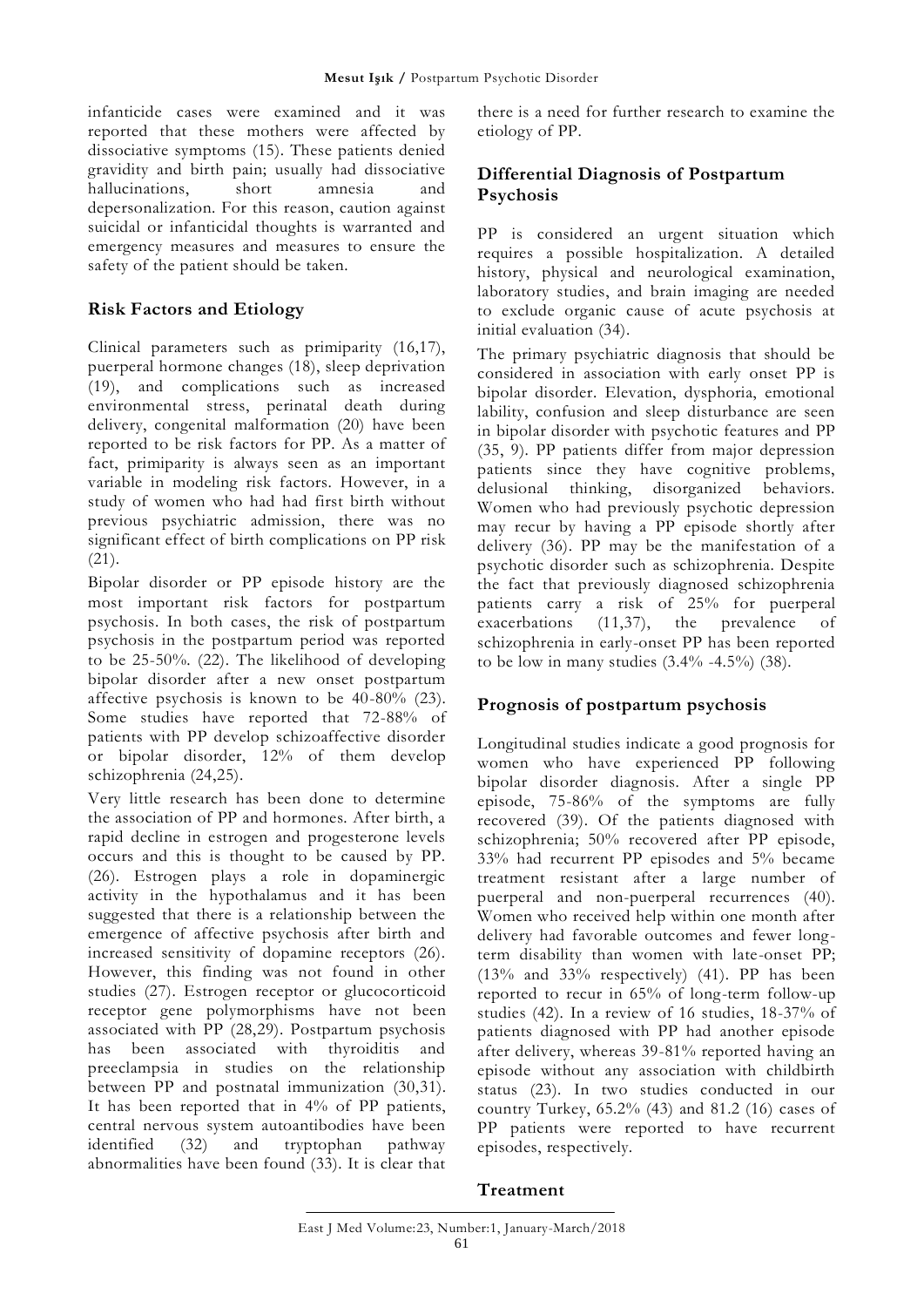PP is an emergency that requires immediate medical intervention and hospital admission. The patient must be hospitalized for maternal care and for the safety of the baby. Small samples, case reports and non-randomized trials were conducted frequently on PP. In the treatment, mood stabilizers, antipsychotics, ECT and benzodiazepines are the first-line drugs of choice. There are no randomized trials for ECT in PP. Positive treatment results were reported with ECT in a series of 5 PP treatment resistant cases (44). In a retrospective study, clinical ECT responses were compared between female patients with PP (58 subjects) and non-postpartum psychosis patients (56 subjects). A greater clinical improvement was seen with ECT in the PP group  $(45).$ 

As a result, postpartum psychosis is a rare disease, but can seriously affect mother and baby health. The patient should be treated with hospital admission. Detailed history, physical and neurological examination, laboratory evaluations should be done. Investigations are continuing to elucidate the etiology of the disease.

### **Referances**

- 1. Konuk N, Öztürk Ü, Karakuş G, Tamam L. Postpartum Obsesif Kompulsif Bozukluk: Bir Gözden Geçirme. Klinik Psikofarmakoloji Bülteni 2007; 17: 142-146.
- 2. Bergink V, Koorengevel KM. Postpartum depression with psychotic features. Am J Psychiatry 2010; 167: 476-477.
- 3. Bergink V, Lambregtse-van den Berg MP, Koorengevel KM, Kupka R, Kushner SA. Firstonset psychosis occurring in the postpartum period: a prospective cohort study. J Clin Psychiatry 2011; 72: 1531-1537.
- 4. Spinelli MG. Postpartum psychosis: detection of risk and management. Am J Psychiatry 2009; 166: 405-408
- 5. American Psychiatric Association. Diagnostic and statistical manual of mental disorders (4th ed.). Washington, DC: Author, (1994).
- 6. Heron J, McGuinness M, Blackmore ER, Craddock N, Jones I. Early postpartum symptoms in puerperal psychosis. BJOG 2008; 115: 348-353.
- 7. Rhode A, Marneros A. Postpartum psychoses: onset and long-term course. Psychopathology 1993; 26: 203-209.
- 8. Brockington I. Postpartum psychiatric disorders. Lancet 2004; 363: 303-310.
- 9. Wisner K, Peindl K, Hanusa BH. Symptomatology of affective and psychotic illnesses related to childbearing. J Affect Disord. 1994; 30: 77-87.
- 10. Brockington IF, Cernik KF, Schofield EM, Downing AR, Francis AF, Keelan C. Puerperal

Psychosis. Phenomena and diagnosis. Arch Gen Psychiatry 1981; 38: 829-833.

- 11. Seeman MV. Gender differences in the prescribing of antipsychotic drugs. Am J Psychiatry 2004; 161: 1324-1333.
- 12. Kumar R, Marks M, Platz C, Yoshida K. Clinical survey of a psychiatric mother and baby unit: characteristics of 100 consecutive admissions. J Affect Disord 1995; 33: 11-22.
- 13. CEMD. Confidential inquiries into maternal deaths: Why mothers die, 1997–99. London: Royal College of Obstetricians and Gynaecologists; 2001.
- 14. Davidson J, Robertson E. A follow-up study of post partum illness, 1946-1978. Acta Psychiatr Scand 1985; 71: 451-457.
- 15. Spinelli MG. A systematic investigation of 16 cases of neonaticide. Am J Psychiatry 2001; 158: 811-813.
- 16. Kirpinar I, Coşkun I, Cayköylü A, Anaç S, Ozer H. First-case postpartum psychoses in Eastern Turkey: a clinical case and follow-up study. Acta Psychiatr Scand 1999; 100: 199-204.
- 17. Pfuhlmann B, Franzek E, Beckmann H, Stöber G. Long-term course and outcome of severe postpartum psychiatric disorders. Psychopathology 1999; 32: 192-202.
- 18. Sichel DA, Driscoll JW. Women's moods. New York:William Morrow and Company, Inc 1999
- 19. Sharma V, Smith A, Khan M. The relationship between duration of labour, time of delivery, and puerperal psychosis. J Affect Disord 2004; 83: 215-220.
- 20. Makanjuola RO. Psychotic disorders after childbirth in Nigerian women. Trop Geogr Med 1982; 34: 67-72.
- 21. Valdimarsdottir U, Hultman CM, Harlow B, Cnattingius S, Sparen P. Psychotic illness in firsttime mothers with no previous psychiatric hospitalizations: a population-based study. PLoS Med 2009; 6(2): e13.
- 22. Noorlander Y, Bergink V, van den Berg MP. Perceived and observed mother-child interaction at time of hospitalization and release in postpartum depression and psychosis. Arch Womens Ment Health 2008; 11: 49-56.
- 23. Chaudron LH, Pies RW. The relationship between postpartum psychosis and bipolar disorder: a review. J Clin Psychiatry 2003; 64: 1284-1292.
- 24. Brockington IF. Puerperal psychosis: Motherhood and mental health. New York: Oxford University Press 1996: 200.
- 25. Wisner KL, Peindl KS, Hanusa BH. Psychiatric episodes in women with young children. J Affect Disord 1995; 34: 1-11.
- 26. Wieck A, Kumar R, Hirst AD, Marks MN, Campbell IC, Checkley SA. Increased sensitivity of dopamine receptors and recurrence of affective psychosis after childbirth BMJ 1991; 303: 613- 616.
- 27. Meakin CJ, Brockington IF, Lynch S, Jones SR. Dopamine supersensitivity and hormonal status in